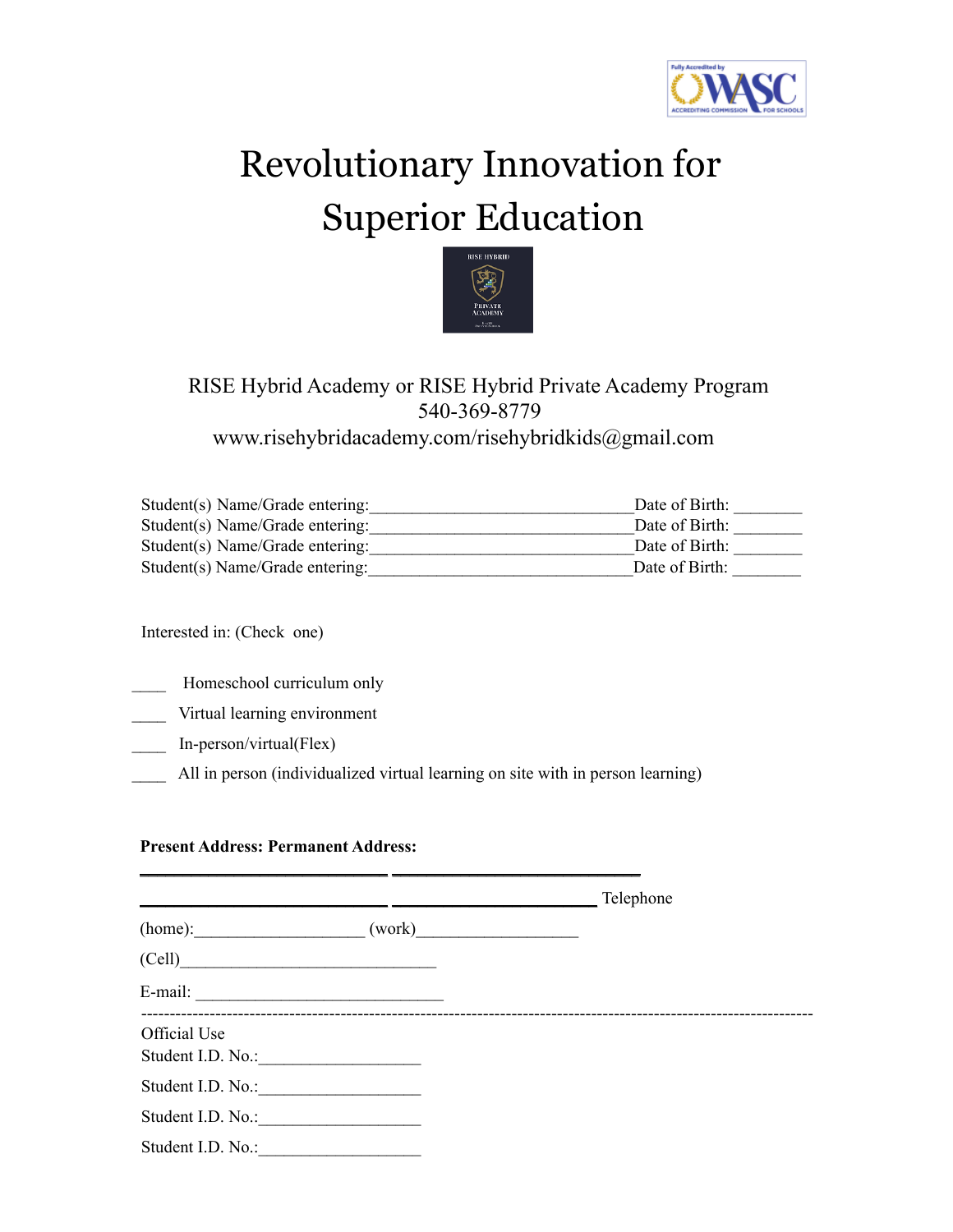#### **RISE Hybrid Private Academy**



## **STUDENT INFORMATION FORM**

*Parent/Guardian: Please give this form to your child's current general education teacher and principal (K-4th) or Math and English teachers (5-12th).*

| <b>Student Name:</b>        | Date of Birth: |          |        |
|-----------------------------|----------------|----------|--------|
| School currently attending: | Grade:         |          | School |
| Address                     |                |          |        |
| City                        | State          | Zip Code |        |
| Parent/ Guardian Signature  |                | Date     |        |
|                             |                |          |        |

*To be filled out by the student's current teacher*

is applying for admission to RISE Hybrid Private Academy for grade

\_\_\_\_\_\_\_. Please complete and return this information form via email to

risehybridkids@gmail.com at your earliest convenience.

Elementary:

\*Include student work samples (at least 3 samples Math & Language Arts)

Language Arts: teacher made class assessment (i.e. Reading: fluency, letter naming, sight words, etc.)

Math: Number Sense: Counting, place value, basic operations, problem solving Progress Monitoring in Reading/and or Math such as standardized tests or state reading benchmarks or assessments.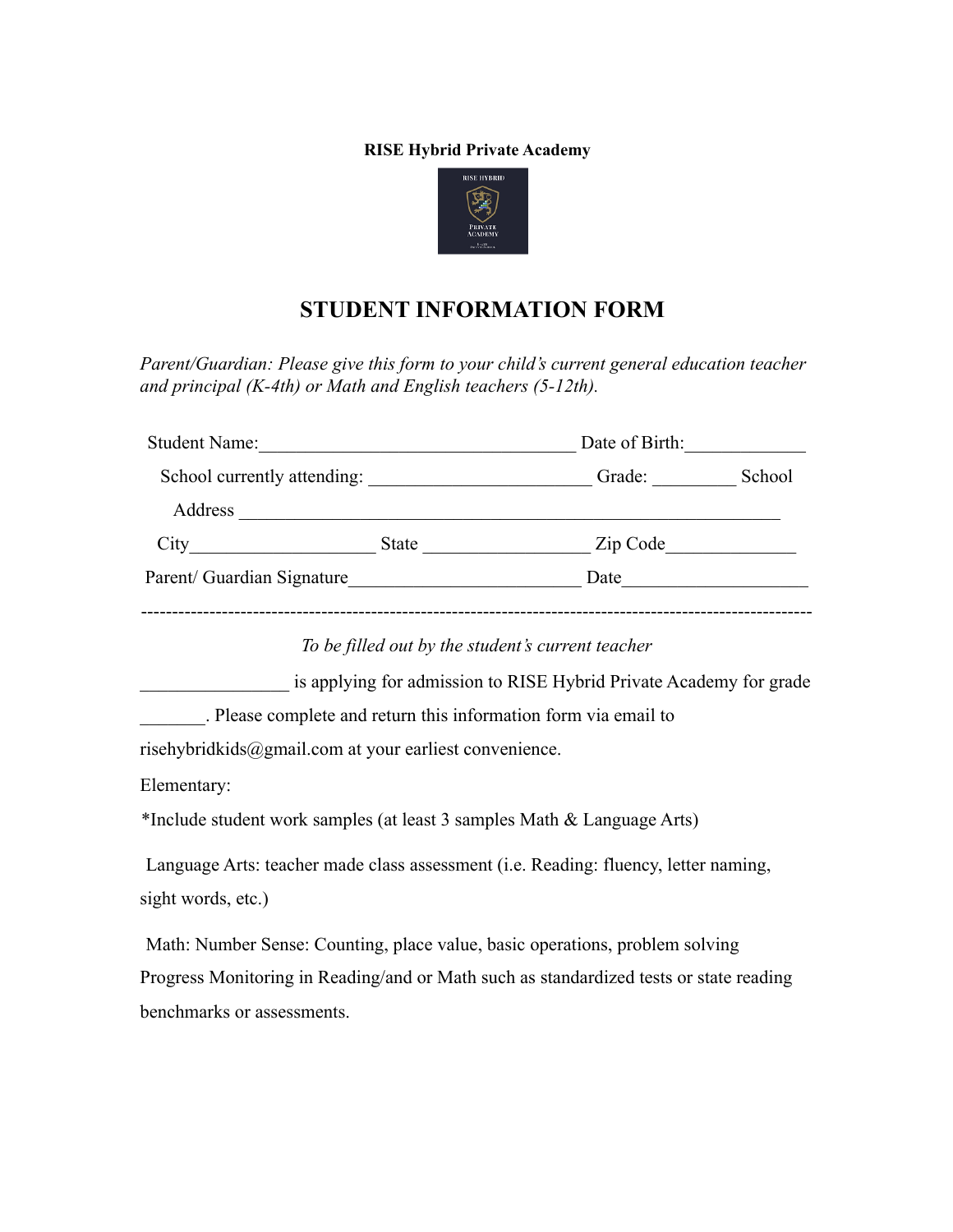| <b>ELA - Academics</b>              | Strength | Adequate<br>(On gr. level) | Concern<br>(BELOW gr<br>level) | If more than one concern, rank in<br>order of priority (#1 being highest in<br>priority) |
|-------------------------------------|----------|----------------------------|--------------------------------|------------------------------------------------------------------------------------------|
| Letter-sound correspondence         |          |                            |                                |                                                                                          |
| Phonetics/decoding skills           |          |                            |                                |                                                                                          |
| Sight word vocabulary               |          |                            |                                |                                                                                          |
| Fluency of reading                  |          |                            |                                |                                                                                          |
| Comprehension of text               |          |                            |                                |                                                                                          |
| Sequencing/retelling                |          |                            |                                |                                                                                          |
| <b>Math - Academics</b>             |          |                            |                                |                                                                                          |
| Number Sense                        |          |                            |                                |                                                                                          |
| Counting to 100 by 1s, 2s, 5s, etc. |          |                            |                                |                                                                                          |
| Place value                         |          |                            |                                |                                                                                          |
| Basic Operations (+,-,X,+)          |          |                            |                                |                                                                                          |
| Problem Solving                     |          |                            |                                |                                                                                          |

\*\* Required - What interventions (i.e. small group, after school tutoring) and modifications were implemented to address the above area(s) of concern?

| <b>Work Habits and Behaviors</b> | Strength | Adequate (Age<br>Appropriate) | Concern<br>(Delay) | <b>Additional Comment</b> |
|----------------------------------|----------|-------------------------------|--------------------|---------------------------|
| Works independently              |          |                               |                    |                           |
| Participation                    |          |                               |                    |                           |
| Effort                           |          |                               |                    |                           |
| Sustained attention/focus        |          |                               |                    |                           |

Middle/ High School: See Attached documents